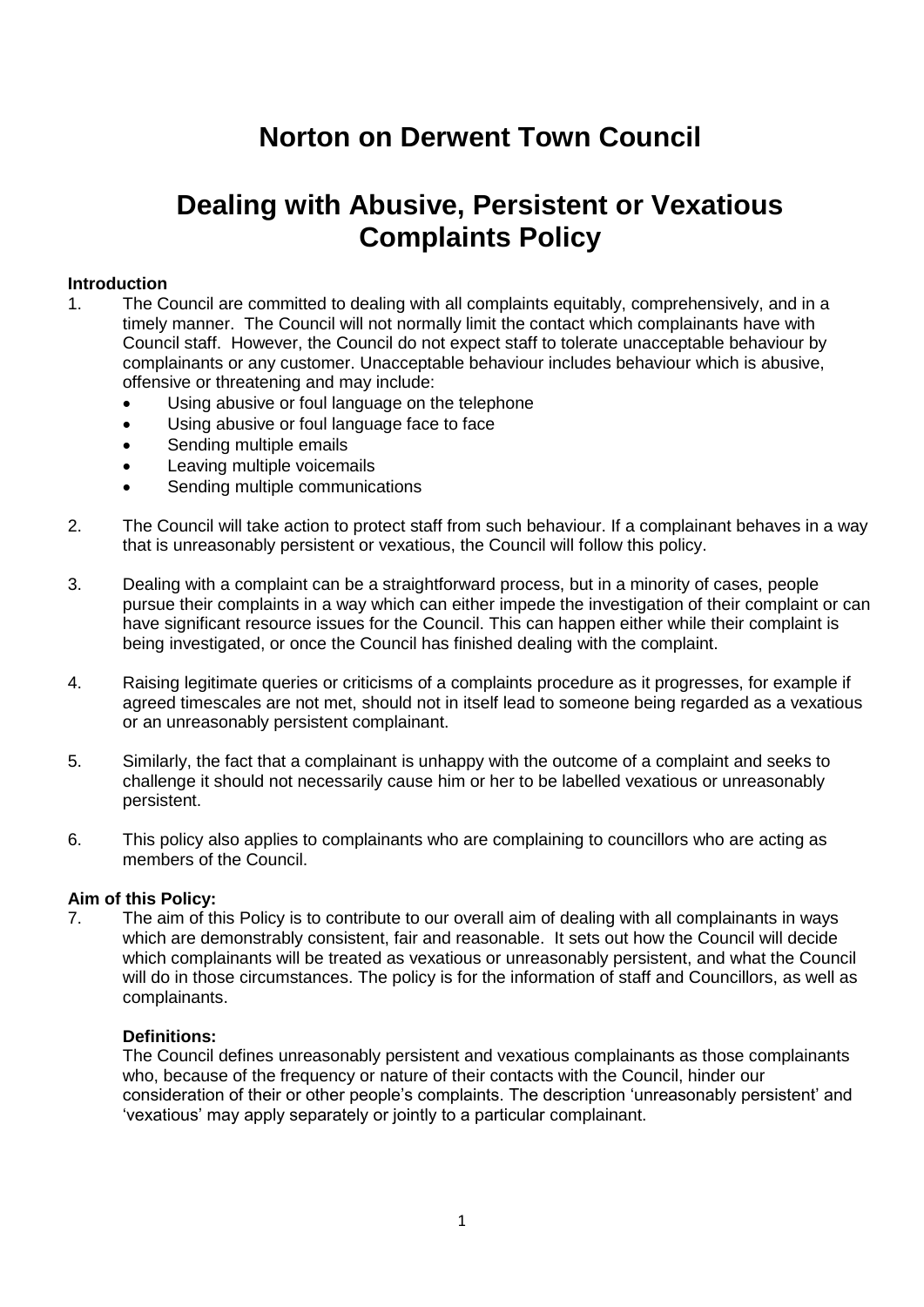## **Examples of Unreasonably Persistent and/or Vexatious Behaviours:**

- 8. This list is not exhaustive, nor does one single feature on its own necessarily imply that the person will be considered as being in this category
	- Have insufficient or no grounds for their complaint and be making the complaint only to annoy (or for reasons that he or she does not admit or make obvious).
	- Refuse to specify the grounds of a complaint despite offers of assistance.
	- Refuse to co-operate with the complaints investigation process while still wishing their complaint to be resolved, subject to informal resolution of issues where appropriate.
	- Refuse to accept that issues are not within the remit of the complaints policy and procedure despite having been provided with information about the scope of both.
	- Refuse to accept that issues are not within the power of the Council to investigate, change or influence (for example something that is the responsibility of another organisation).
	- Insist on the complaint being dealt with in ways which are incompatible with the complaint's procedure or with good practice (insisting, for instance, that there must not be any written record of the complaint).
	- Make what appear to be groundless complaints about the staff dealing with the complaints and seek to have them dismissed or replaced.
	- Make an unreasonable number of contacts with us, by any means in relation to a specific complaint or complaints.
	- Make persistent and unreasonable demands or expectations of staff and/or the complaints process after the unreasonableness has been explained to the complainant (e.g. a complainant who insists on immediate responses to numerous, frequent and/or complex letters, telephone calls or emails).
	- Harass or verbally abuse or otherwise seek to intimidate staff dealing with their complaint, in relation to their complaint by use of foul or inappropriate language or by the use of offensive and racist language.
	- Raise subsidiary or new issues whilst a complaint is being addressed that were not part of the complaint at the start of the complaint process.
	- Introduce trivial or irrelevant new information whilst the complaint is being investigated and expect this to be taken into account and commented on.
	- Change the substance or basis of the complaint without reasonable justification whilst the complaint is being addressed.
	- Deny statements they made at an earlier stage in the complaint process.
	- Electronically record meetings and conversations without the prior knowledge and consent of the other person involved.
	- Adopt an excessively 'scattergun' approach, for instance, pursuing a complaint or complaints not only with the council, but at the same time with a Member of Parliament, other councils, elected councillors of this and other councils, the council's independent auditor, the police, solicitors, Information Commission Office and the Local Government Ombudsman.
	- Refuse to accept the outcome of the complaint process after its conclusion, repeatedly arguing the point, complaining about the outcome, and/or denying that an adequate response has been given.
	- Make the same complaint repeatedly, perhaps with minor differences, after the complaint's procedure has been concluded, and insist that the minor differences make these 'new' complaints which should be put through the full complaint's procedure.
	- Persistently approach the council through different routes about the same issue.
	- Persist in seeking an outcome which the Council have explained is unrealistic for legal or policy (or other valid) reasons.
	- Refuse to accept documented evidence as factual.
	- Complain about or challenge an issue based on a historic and irreversible decision or incident.
	- Combine some or all of these features.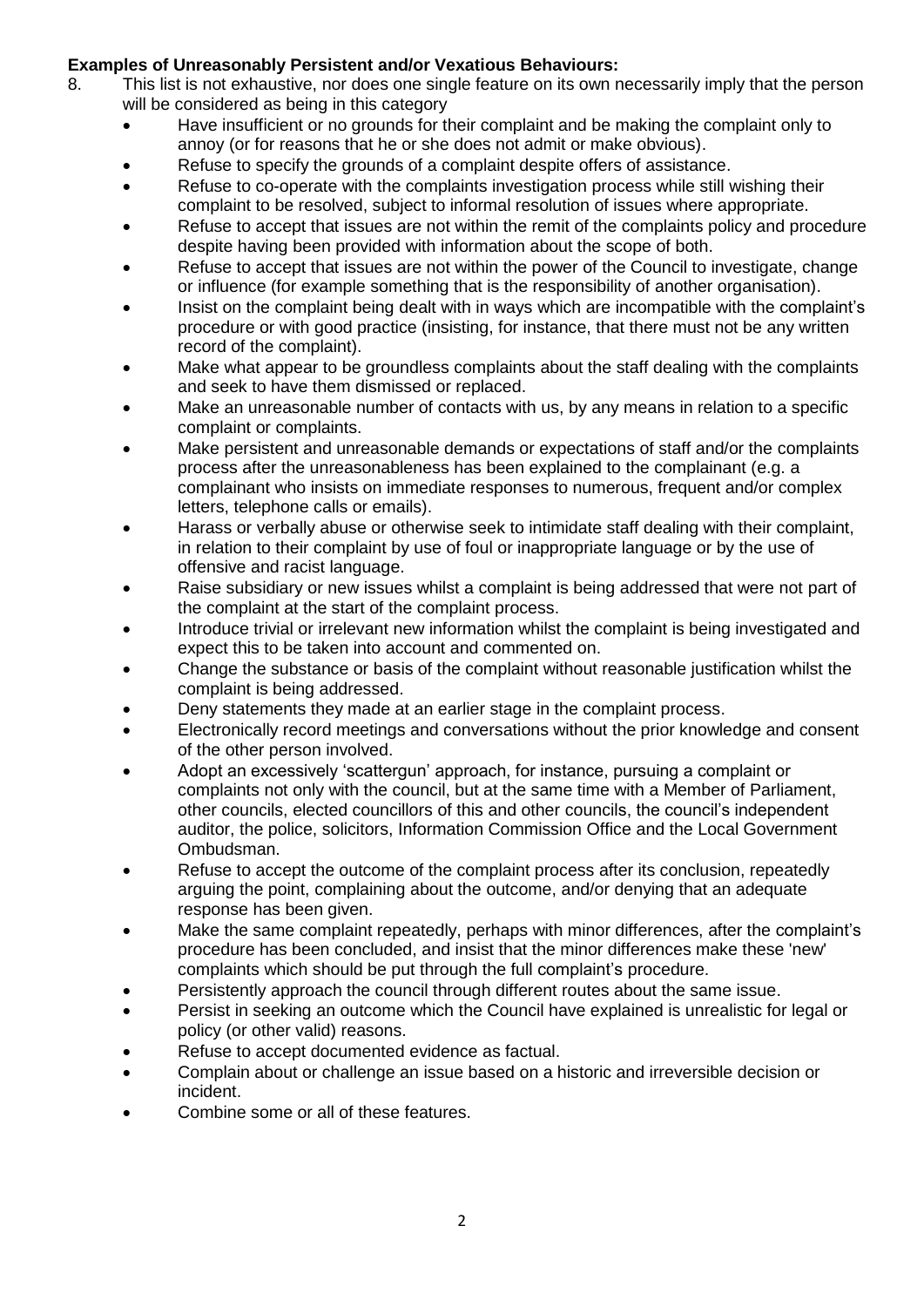## **Managing Unreasonably Persistent and/or Vexatious Complainants:**

- 9. Before any action is taken, the Town Clerk will ensure that the complaint is being, or has been, investigated properly according to the Council's agreed Complaints Procedure. When a complainant begins to demonstrate behaviours such as listed above, the Town Clerk will consult with the Chair and Vice Chair. The Town Clerk will provide sufficient information to them for them to determine whether the complaint fulfils the definition as shown above.
- 10. If it is agreed that the complaint fulfils the definition the Clerk will issue a warning to the complainant about their behaviours. The Town Clerk will contact the complainant either by phone, in writing or by email to explain why this behaviour is causing concern and ask them to change this behaviour. The Town Clerk will explain the actions that the Council may take if the behaviour does not change.
- 11. If the disruptive behaviour continues, the Town Clerk will issue a reminder letter to the complainant advising them that the way in which they will be allowed to contact us in future will be restricted.
- 12. If following this letter, the behaviour continues the Town Clerk will inform the Chair and Vice Chair. They will then determine what restrictions are to be imposed on the complainant and for how long. This will be communicated to the complainant in writing.
- 13. Any restriction that is imposed on the complainant's contact with the Council will be appropriate and proportionate and the complainant will be advised of the period of time the restriction will be in place for. In most cases restrictions will apply for between 3 and 6 months but in exceptional cases may be extended. In such cases the restrictions would be reviewed on an annual basis.
- 14. In the event of the Chair being actively involved in investigating a complaint under the Complaints Policy, the consultation and decision-making process will fall to the Vice Chair.
- 15. Restrictions will be tailored to deal with the individual circumstances of the complainant and may include:
	- Banning the complainant from making contact by telephone except through a third party e.g. solicitor/councillor/friend acting on their behalf.
	- Banning the complainant from sending emails to individuals and/or all Council officers and insisting they only correspond by letter.
	- Banning the complainant from using any of the Council's services.
	- Banning the complainant from accessing any Council building except by appointment.
	- Requiring contact to take place with one named member of staff only.
	- Restricting telephone calls to specified days / times / duration.
	- Requiring any personal contact to take place in the presence of an appropriate witness.
	- Letting the complainant know that the Council will not reply to or acknowledge any further contact from them on the specific topic of that complaint (in this case, a designated member of staff should be identified who will read future correspondence, this will usually be the Town Clerk)
- 16. When the decision has been taken to apply this policy to a complainant, the Town Clerk will contact the complainant in writing to explain:
	- Why the Council have taken the decision,
	- What action the Council are taking.
	- The duration of that action,
	- The review process of this policy, and
	- The Town Clerk will enclose a copy of this policy in the letter to the complainant.